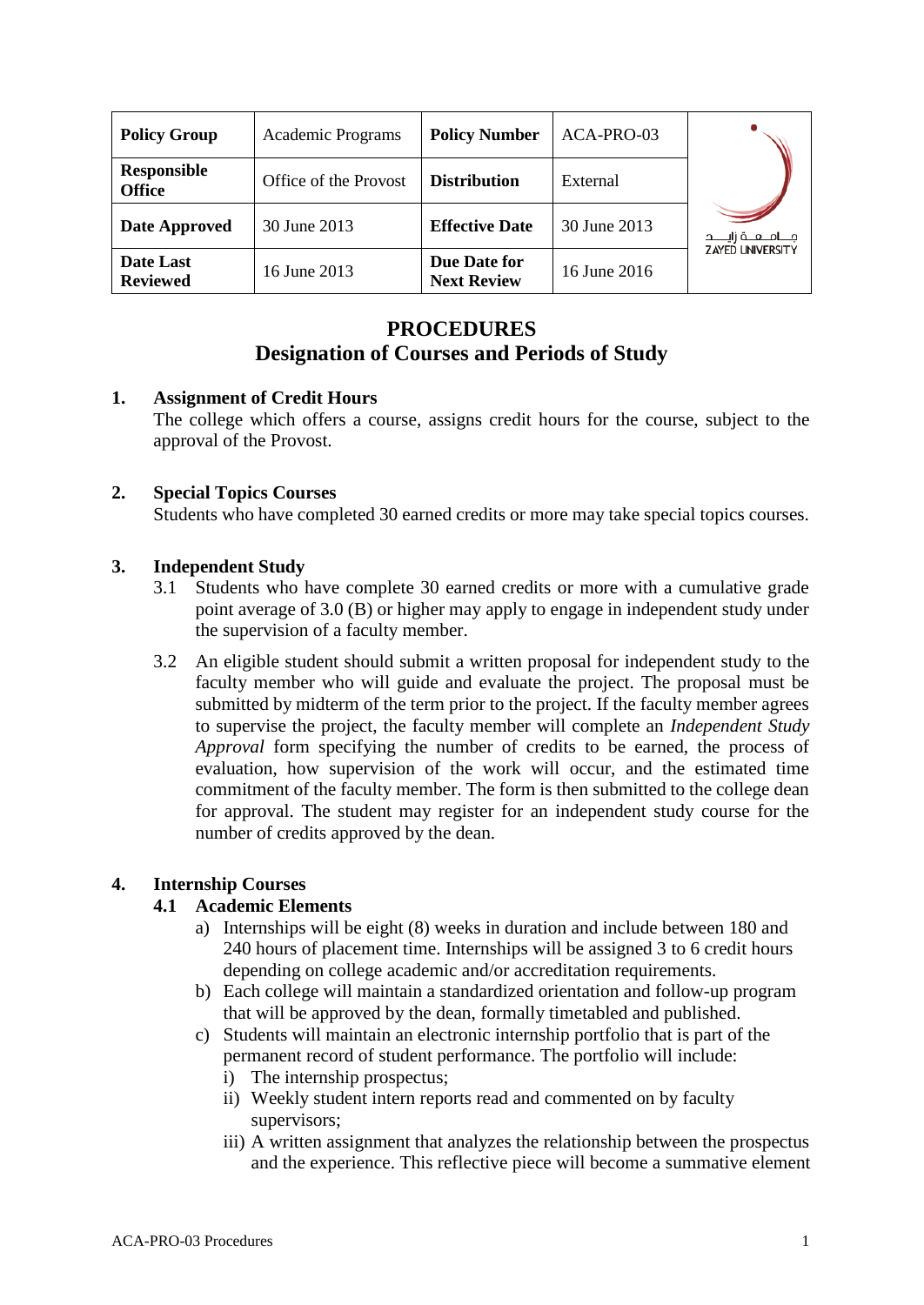of the college or department's experience, also serving as a source of information regarding programmatic effectiveness. Common guidelines for this writing project will be developed by a cross-college/department faculty committee.

- d) Internships will be graded as pass/fail. Colleges, however, are free to use letter grades if authorized by deans.
- e) As part of the internship experience, a culminating event will be organized by each college. This could include presentations by students and/or a reception that brings together employers, faculty and students in the college or unit.
- f) Colleges will use standardized work agreements (in English and Arabic). Internship site supervisors and student interns sign off on these forms. The forms are then filed in both the college/department and in Career Services.

#### **4.2 Administrative Elements**

- a) College Deans will appoint an Assistant Dean, Associate Dean, Chair or Co-Chair to oversee the 'management' of internship. Internship Supervisors and Internship Coordinators will report to the dean's designee.
- b) **The Workplace Coordinator**: Colleges will appoint a College/Department Workplace Coordinator for each campus. The duties of the Workplace Coordinator include:
	- i) Works with and oversees supervisors;
	- ii) Meeting with and orienting interns a semester prior to the internship period;
	- iii) Reviewing CVs/ portfolio (if necessary);
	- iv) Communicating with parents when necessary;
	- v) Coordinating between college/department, Careers Services, internship students and employers;
	- vi) Adhering to Service Level Agreements between the college/department and Careers Services;
	- vii) Collecting parent agreement forms and CVs and providing Career Services with copies;
	- viii) Organizing follow-up activity in coordination with supervisors;
	- ix) Assisting Career Services in identifying work-place opportunities;
	- x) Administering online internship evaluation to employer in coordination with Institutional Research;
	- xi) Facilitating the development and success of the Career Office by collaborating with the latter in year-long internship workshops/forums;
	- xii) Collecting, archiving and analyzing internship assessment information;
	- xiii) Coordinating with advising;
	- xiv) Maintaining college lists of Internship Supervisors and interns;
	- xv) Representing the college at campus-based Career Services Council meetings, chaired by the Campus Director.
- c) **The Internship Supervisor**: Internship Supervisors will receive a stipend per student for the internship period. There will be no course credits assigned for supervising internship. The duties of the Internship Supervisor include:
	- i) Coordinate with employers in getting the work agreement filled out;
	- ii) Make at least two (2) physical site visits to an individual student's placement;
	- iii) Maintain logs of site visits for each intern (this log will be included in the intern's portfolio);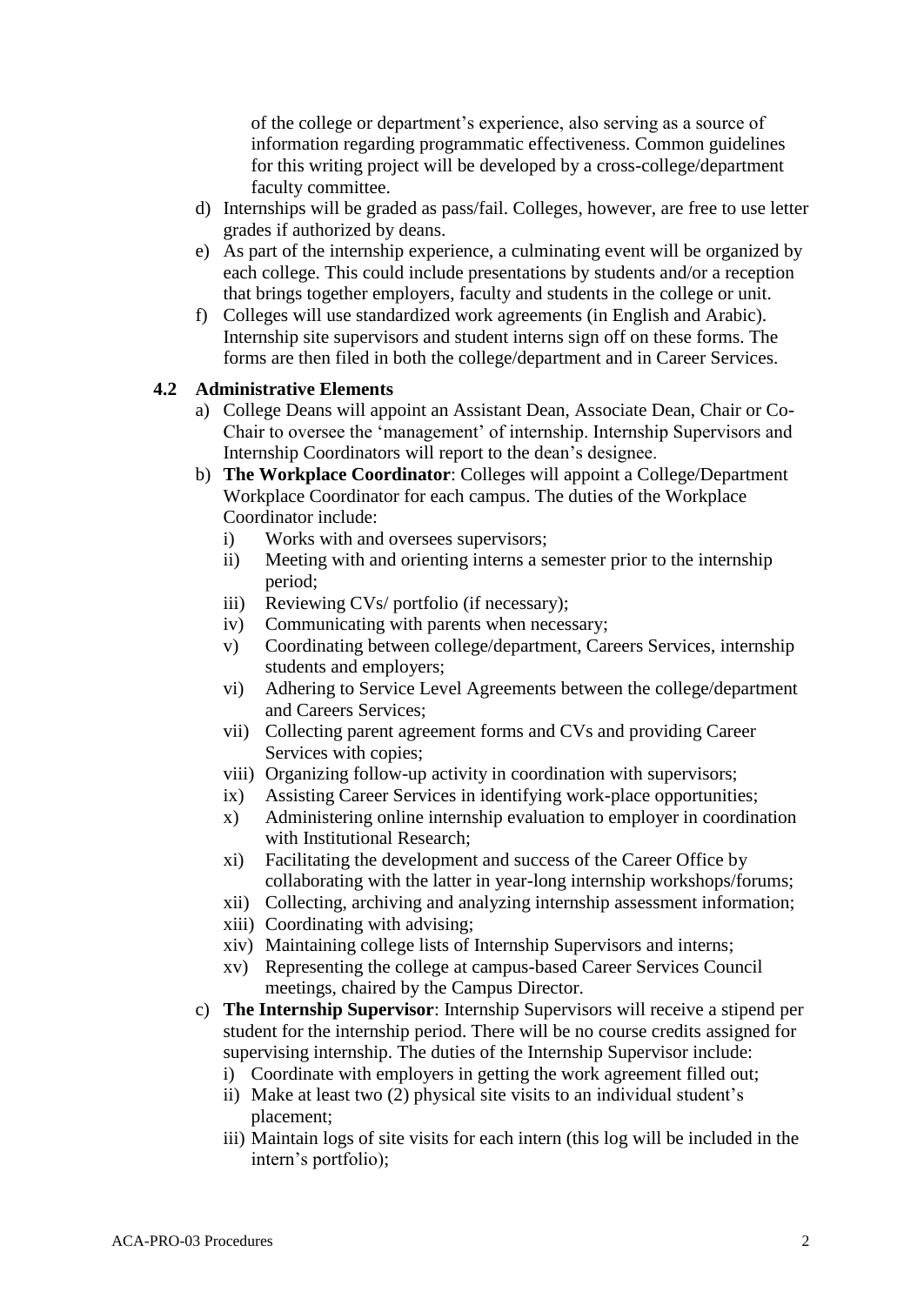- iv) Grade/evaluate reports submitted by students and final internship project/presentations;
- v) Use college/department rubrics for evaluating student portfolios and/or written work;
- vi) Conduct assessment of major learning outcomes mapped to Internship.
- d) **Career Services' Responsibilities**
	- i) Take the lead locating and securing appropriate internship placements for male and female students, including summer school;
	- ii) Make all administrative arrangements prior to commencement of placement;
	- iii) Advertise available internship sites to students one semester ahead of placement time and then subsequently up-date and distribute internship sites information;
	- iv) Work with college administrators to ensure seamless and constant communication between careers and college on all internship issues;
	- v) Ensure the arrangements for internships result in a meaningful and worthwhile experience for the students;
	- vi) Write an administrative review of each internship site (basically stating whether it is a good site for internships) and share with the specific college involved. Colleges review the students' performance, but Career Services reviews the quality of the internship site;
	- vii) Maintain an up-date an annual list of approved internship site placements.

## **4.3 Additional Items**

### a) **Current Work Experience and Internship**

- i) Student's current job site can serve as the internship site if an additional special project or responsibility is added to the student's current role in order to enrich the work experience. This should be formulated in conjunction with the supervisor and could take the form of a project, research paper or report.
- ii) These interns will also be responsible for doing an internship presentation.
- b) **Research Assistantships**
	- i) Students can choose to pursue a Research Assistantship during their Internship period.
	- ii) A proposal explaining the nature of the research assistantship (the faculty advisor and his/her institution, the title of the project, research period, duties of the research assistant, byproducts of student work, etc.) should be submitted to the Assistant/Associate Dean or Chair for approval. Once approved (based on guidelines governing the quality of research assistantships at the college level), this information is provided to the Internship Workplace Coordinator, along with the parent/agreement form and CV.
	- iii) Such students would be assigned an Internship Supervisor and would be responsible for meeting all requirements outlined in Section 1.c.

#### **5. Revision History**

| <b>Date</b>      | <b>Revision</b>                                                                        |  |
|------------------|----------------------------------------------------------------------------------------|--|
| 9 June 2020      | Non-substantive change: Added External Distribution.                                   |  |
| 21 November 2019 | In line with the policy, updated the policy number, Responsible Office,<br>and format. |  |